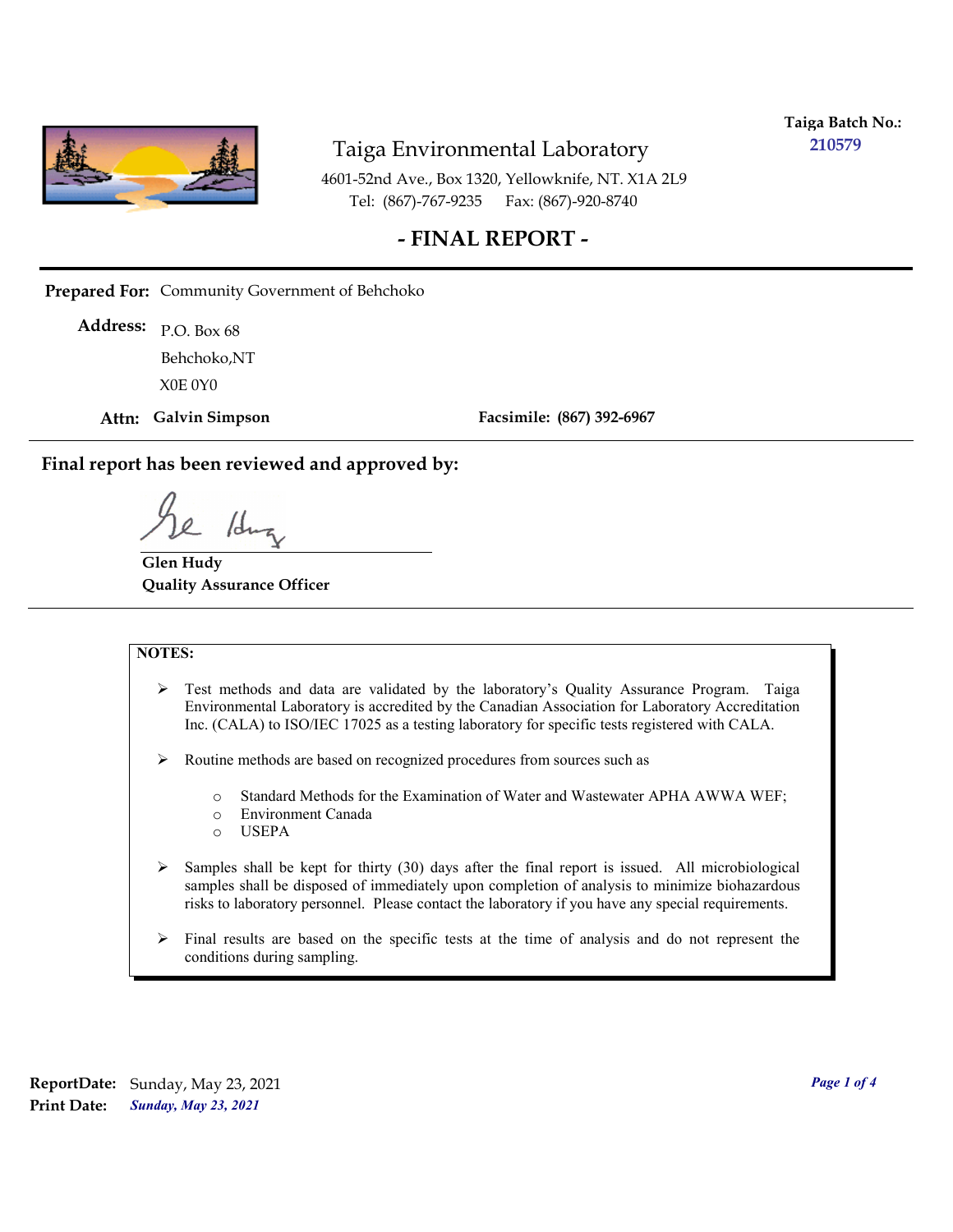

4601-52nd Ave., Box 1320, Yellowknife, NT. X1A 2L9 Tel: (867)-767-9235

**Taiga Batch No.: 210579**

## **- CERTIFICATE OF ANALYSIS -**

#### Client Sample ID: R3 Taiga Sample ID: 001

| <b>Client Project:</b> |           |
|------------------------|-----------|
| <b>Sample Type:</b>    | Water     |
| <b>Received Date:</b>  | 13-May-21 |
| <b>Sampling Date:</b>  | 13-May-21 |
| <b>Sampling Time:</b>  | 9:30      |
| Location:              |           |
| <b>Report Status:</b>  | Final     |

| <b>Test Parameter</b>         | Result         | Detection<br>Limit | Units     | Analysis<br>Date | Analytical<br>Method <sup>*</sup> | <b>Qualifer</b> |
|-------------------------------|----------------|--------------------|-----------|------------------|-----------------------------------|-----------------|
| <b>Inorganics - Nutrients</b> |                |                    |           |                  |                                   |                 |
| Ammonia as Nitrogen           | 1.70           | 0.005              | mg/L      | 18-May-21        | SM4500-NH3:G                      |                 |
| Biochemical Oxygen Demand     | 12             | $\overline{2}$     | mg/L      | 14-May-21        | SM5210:B                          |                 |
| <b>CBOD</b>                   | 10             | $\overline{2}$     | mg/L      | 14-May-21        | SM5210:B                          |                 |
| Phosphorous, Total            | 1.49           | 0.002              | mg/L      | 20-May-21        | SM4500-P:D                        |                 |
| <b>Inorganics - Physicals</b> |                |                    |           |                  |                                   |                 |
| pH                            | 7.04           |                    | pH units  | 13-May-21        | SM4500-H:B                        |                 |
| Solids, Total Suspended       | 100            | $\mathfrak{Z}$     | mg/L      | 14-May-21        | SM2540:D                          |                 |
| Microbiology                  |                |                    |           |                  |                                   |                 |
| Coliforms, Fecal              | $\mathfrak{Z}$ | $\mathbf{1}$       | CFU/100mL | $13$ -May-21     | SM9222:D                          |                 |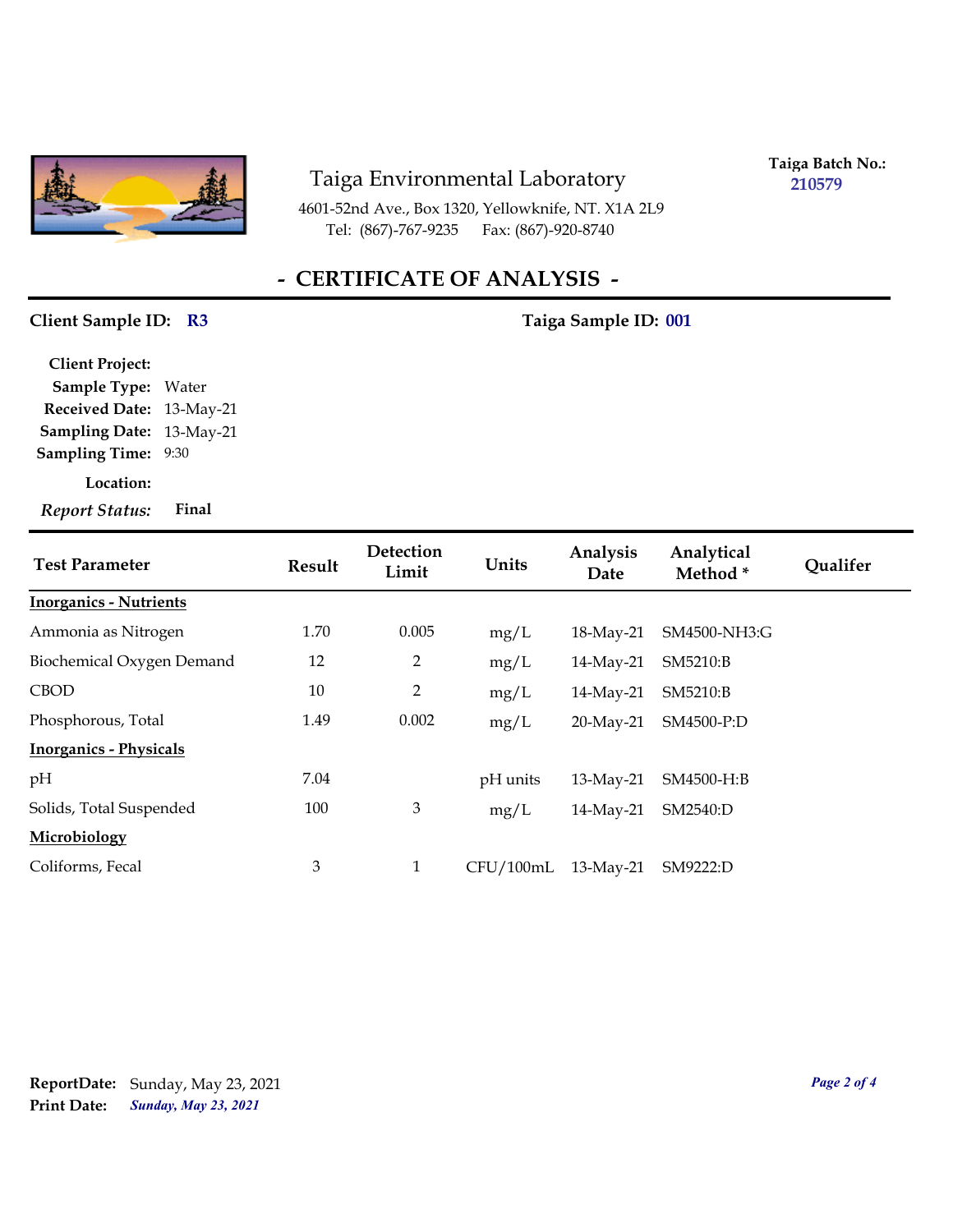

**Taiga Batch No.: 210579**

4601-52nd Ave., Box 1320, Yellowknife, NT. X1A 2L9 Tel: (867)-767-9235 Fax: (867)-920-8740

## **- CERTIFICATE OF ANALYSIS -**

#### Client Sample ID: R4 Taiga Sample ID: 002

| <b>Client Project:</b>   |       |
|--------------------------|-------|
| <b>Sample Type:</b>      | Water |
| Received Date: 13-May-21 |       |
| Sampling Date: 13-May-21 |       |
| <b>Sampling Time:</b>    | 9:30  |
| Location:                |       |

*Report Status:* **Final**

| <b>Test Parameter</b>         | Result       | Detection<br>Limit | Units     | Analysis<br>Date | Analytical<br>Method* | <b>Oualifer</b> |
|-------------------------------|--------------|--------------------|-----------|------------------|-----------------------|-----------------|
| <b>Inorganics - Nutrients</b> |              |                    |           |                  |                       |                 |
| Ammonia as Nitrogen           | 0.090        | 0.005              | mg/L      | 18-May-21        | SM4500-NH3:G          |                 |
| Biochemical Oxygen Demand     | 3            | $\overline{2}$     | mg/L      | 14-May-21        | SM5210:B              |                 |
| <b>CBOD</b>                   | 3            | $\overline{2}$     | mg/L      | 14-May-21        | SM5210:B              |                 |
| Phosphorous, Total            | 0.067        | 0.002              | mg/L      | 20-May-21        | SM4500-P:D            |                 |
| <b>Inorganics - Physicals</b> |              |                    |           |                  |                       |                 |
| pH                            | 6.79         |                    | pH units  | 13-May-21        | SM4500-H:B            |                 |
| Solids, Total Suspended       | 3<br>$\prec$ | 3                  | mg/L      | 14-May-21        | SM2540:D              |                 |
| Microbiology                  |              |                    |           |                  |                       |                 |
| Coliforms, Fecal              | $\prec$      | $\mathbf{1}$       | CFU/100mL | $13$ -May-21     | SM9222:D              |                 |